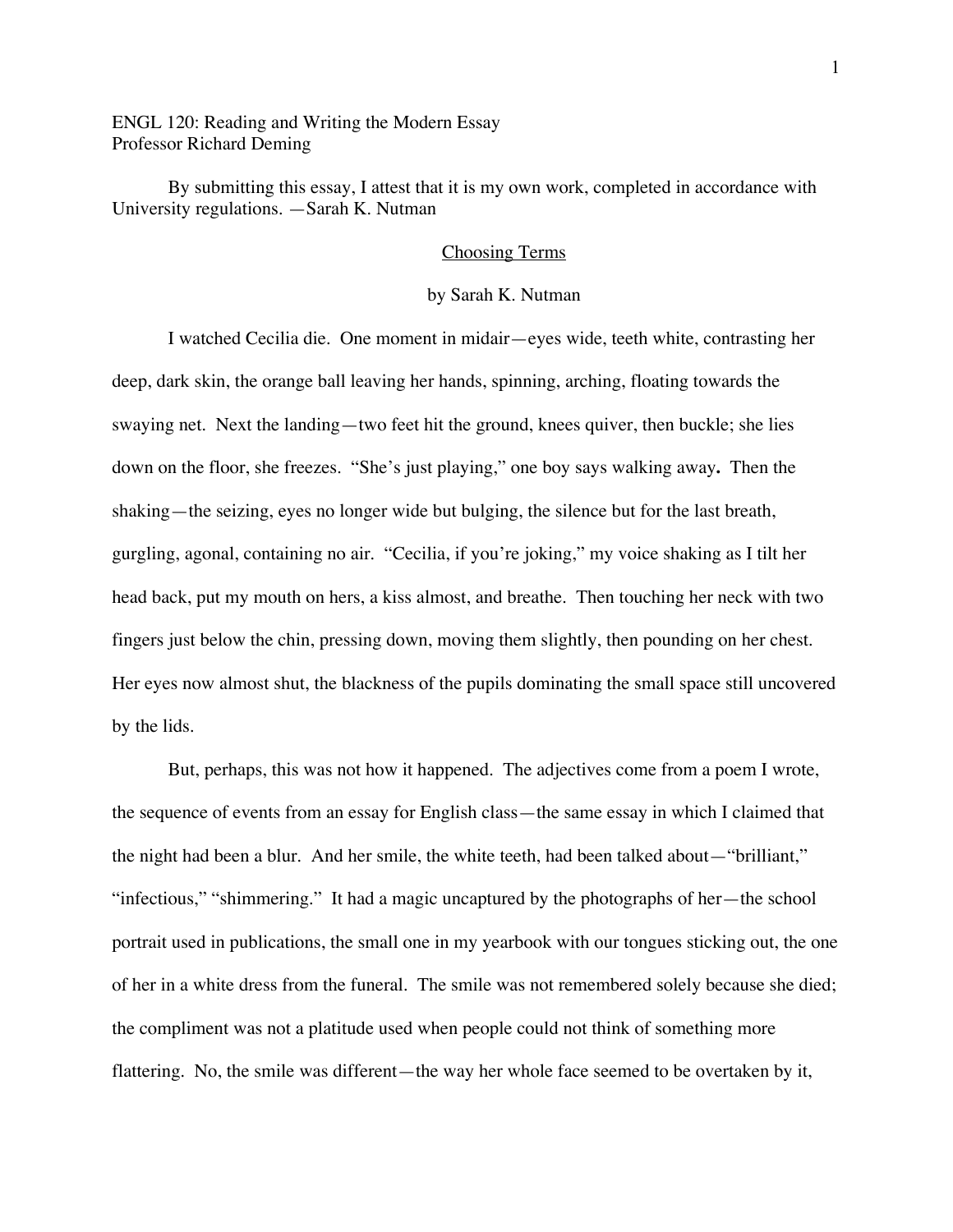cheeks puffing slightly, eyes widening but calm, content—it seeped into the obituaries and the speeches at memorial events. It was always described, but always described differently; perhaps, it was because there was no sentence, no allusion, certainly no word, that didn't feel inadequate.

When I think about her now, however, when I try to see her, her face comes to me from photographs. No image depicts the hours we spent lying on the floor of a classroom sending a basketball arching across it, ensuring that our wrists snapped at just the right moment to make the ball spin through the air. And yet, when I think of that day, her face seems real, true for a moment, and then, I realize**,** it's contrived. The grimace I remember seeing as she readied her shot was printed in the *Northwest Current*; the real one was different. The smile I think I see is from a picture with her boyfriend; it's not the one I saw either.

Words help. They are not absolute; they change; the speaker matters. *Radiant* has a different meaning when uttered by the athletic director, a stern women who rarely smiles herself, to describe Cecilia because, as she says it, her voice, usually commanding, cracks, the word itself contrasting her usually direct and simple speech. *Radiant* would not be the same if said by the principal, a slight man with reading glasses and a former English teacher, since he often uses three synonyms then references a literary classic in his descriptions ("School, like heaven when you get there, or Emily Dickenson's definition of pain, has 'an element of blank; it cannot recollect when it began or if there was a time when it was not.'"). And so, when he speaks of her smile, he does it using the words of F. Scott Fitzgerald claiming it was, like Gatsby's, more than just beautiful or genuine; it saw you how you wanted to be seen.

But words are also limiting. In my poem, she shook, she didn't shiver; her knees buckled, they didn't give way, they didn't bend, they didn't collapse. The facts from that night are always the same. *There was a girl, a close friend. Then she died. I was there. I tried to*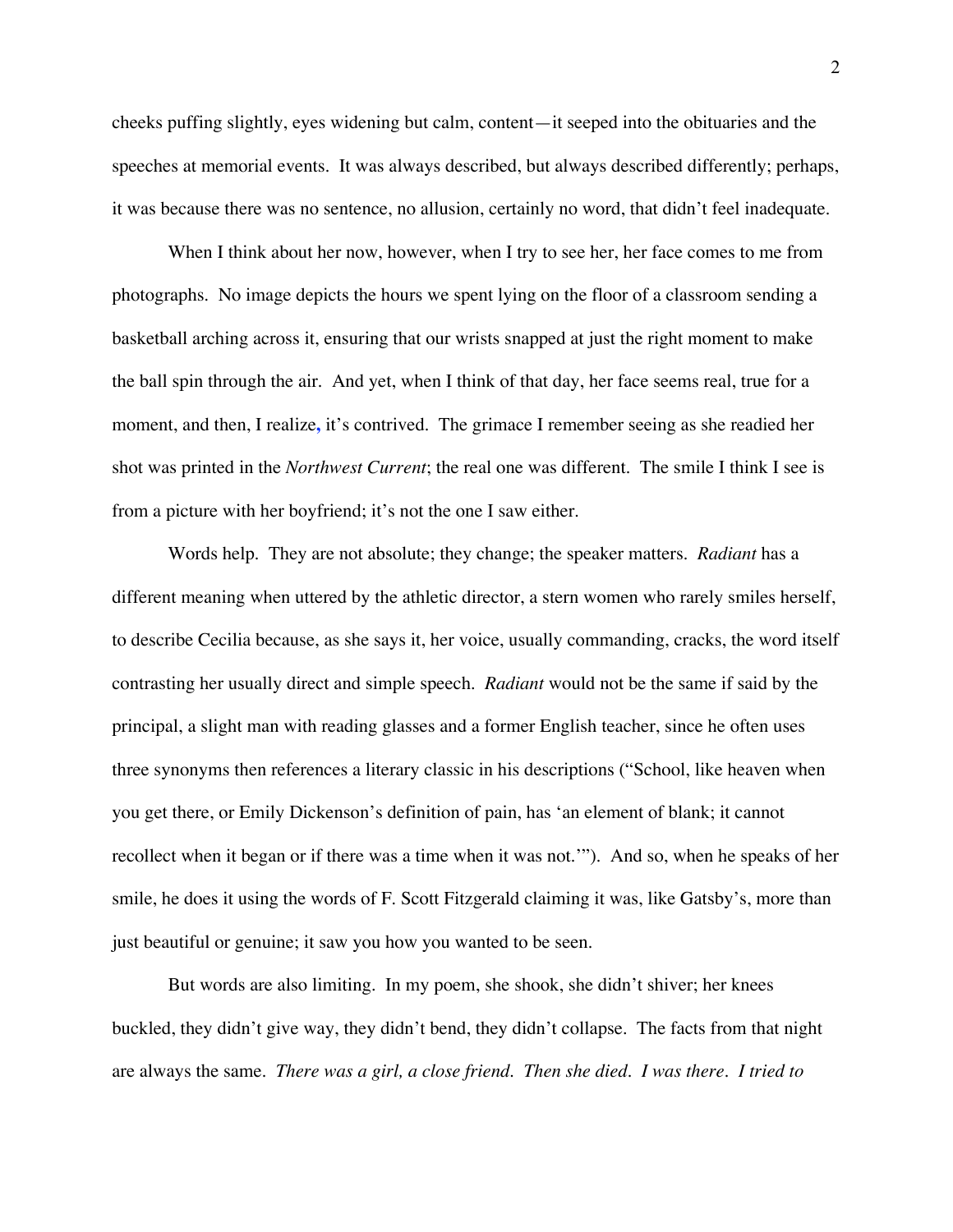*save her. It didn't work.* And yet, when I retell the story, in a different essay, in an explanation to someone who does not know, the words change. It's the same story. *I had a friend and watched her die.* But now she stumbles as she falls to the ground. She lies still and then convulses. I see her later in the hospital, peaceful, eyes now fully shut, a small tube in her throat and think she's still alive. I look at the nametag of the woman talking to me: chaplain. I run out and sit on a bench. The facts never change. *I failed when I tried to save Cecilia.* I bumped into two people as I forced myself through the automatic door. I curled up on the bench outside Georgetown Hospital, rocking back and forth, tears dripping down my face. My face became sticky, as the salt mixed with the hot, dense, July air.

The facts should speak for themselves, I think; I should just recite them, tell the story how it was. The facts try to be objective. *There was a girl and she died.* But they are inherently colored, skewed, distorted. In my arms, the arms of a seventeen-year-old girl, strong for her size but still only 5' 3", Cecilia's body was limp, heavy, unmanageable. I struggled even to rotate her, pulling on her shoulders three times; her head for a moment remained in the wrong position, hips twisted until finally, minutes later, she was on her back. Her legs were still tangled. But the paramedics slid her onto an orange board, counted to three, and raised her into the air in one fluid motion. To them, large men, she was a lighter patient. The description, the choice of words, that which is supposed make the story more palpable, undoes it. It fails; it cannot ever really be impartial, be detached, or even true. Unless, of course, the narrative remains untold. The process of telling is exactly the process preventing it from being real, from being faithful to the facts.

But sometimes it's not simply about differing vantage points. It's not only that the perspective matters, that it defines. Sometimes, even when telling a true story, even when telling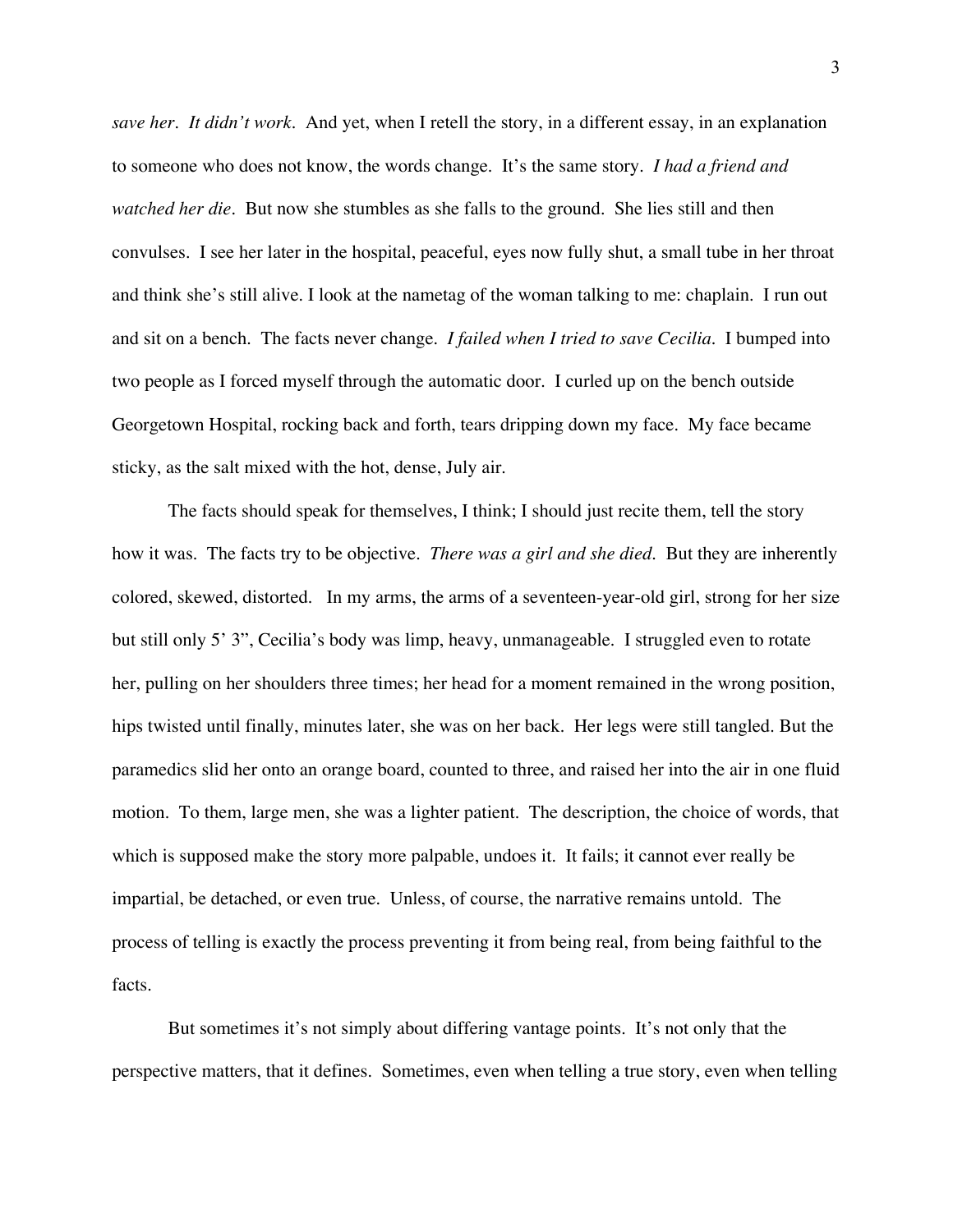only what I saw, separating what actually occurred from what seemed to occur is difficult. The picture becomes jumbled. For twenty seconds I thought she was joking and walked away. There wasn't a clock in the gym. What seemed to happen or what I remember happening often appears more real, more faithful than do the actual events. And so, the story transforms from what I actually saw, to what, when recalling the event, I thought happened. It's not an absolute truth. It may not be the truth at all. It's the truth as it seems, right here, right now, when I try to describe it.

Yet, in telling this seeming truth, the story becomes more vivid. It refuses to become abstract, to generalize; the facts in different repetitions begin almost to contradict each other. The picture is blurred, malleable, but more alive, more real than it was before. Like the adjectives for Cecilia's smile, this clash, this confrontation, this refusal to adhere to a single description makes the nose run, the stomach clench, the front teeth scrape the bottom lip.

And so, the figure sitting on the bench outside Georgetown Hospital from one version becomes the girl sweaty still from the night of basketball, knees clutched towards her chest beneath the canopy of a weeping willow. It's the same figure, the terms are simply more descriptive. And in this new draft, it is night so the tree provides no shade, no shelter; it just hangs suspended above her so when she looks up to see the stars or fifteen feet away at Cecilia's boyfriend her line of sight is obstructed.

It does not matter that the real tree was not a weeping willow, knotted, twisted, snarled, but instead an oak. It was high enough above me that it hid the stars, but left me a clear view of the pacing boyfriend. But the hulking tree contains a strength, a power that was never there. At least, I didn't see it. The willow, though, hung over me, the sagging tree above the bench on a small, circular patch of dead grass. And so, it's what I saw, what I remember seeing, when I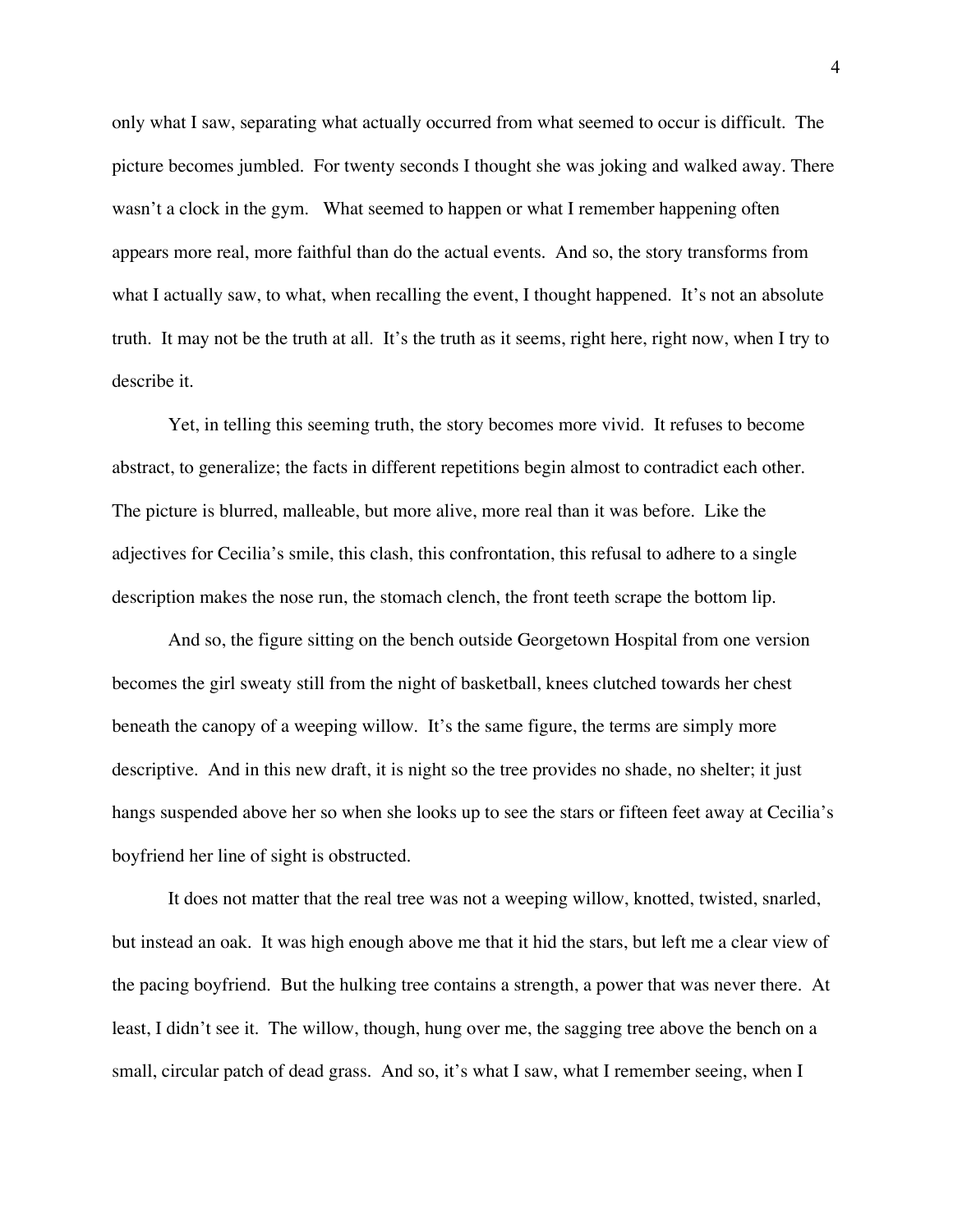lifted my chin so it no longer tucked inside the damp collar of my t-shirt. It's what I saw so I didn't, for a moment, have to look at her boyfriend of four years and think that he didn't get to say goodbye.

Even when there is nothing with which to collide, no competing story, no set of facts claiming to be truer, the words of seeming truth remain important. The day after Cecilia died, I wrote an email to a friend describing what happened. He, like me, was an Emergency Medical Technician. The words in the email are direct, short, medical. She did not *die*, only went into cardiac arrest and was pronounced at the hospital. It seems like a form letter: there's no emotion, there's only a passing reference to fact that she was my friend. And yet, when I read this email, I'm again sitting at the computer at work, ten hours after she died, my eyes bloodshot and tearing, punching letters then deleting them until finally forty minutes later, the three sentence email ends with, "I'm planning to be at the station on Sunday, but if the funeral is then, I will have to come late." The pain must have been apparent in the callousness of my language because he responded fifteen minutes later, when he usually took two days. He gave me his cell phone number and spent two paragraphs telling me that I could call any time.

The words changed, yet again, for the essay I mailed to colleges. The story I tell is one of order and chaos, control and submission; it's about things bigger than just this one incident. On my computer, the final essay sits above eight pages of different drafts, each containing details missing from the final version. I had only eight hundred words to convince the admissions officers; I could not waste them so I didn't describe the day we met at basketball, she, the best player on the team chose to work with me, the middle-schooler who would later be called the worst shooter our coach had ever seen; me, the one who spoke only when spoken to and even then only in a hushed voice. The essay could not be solely about her death because many feel